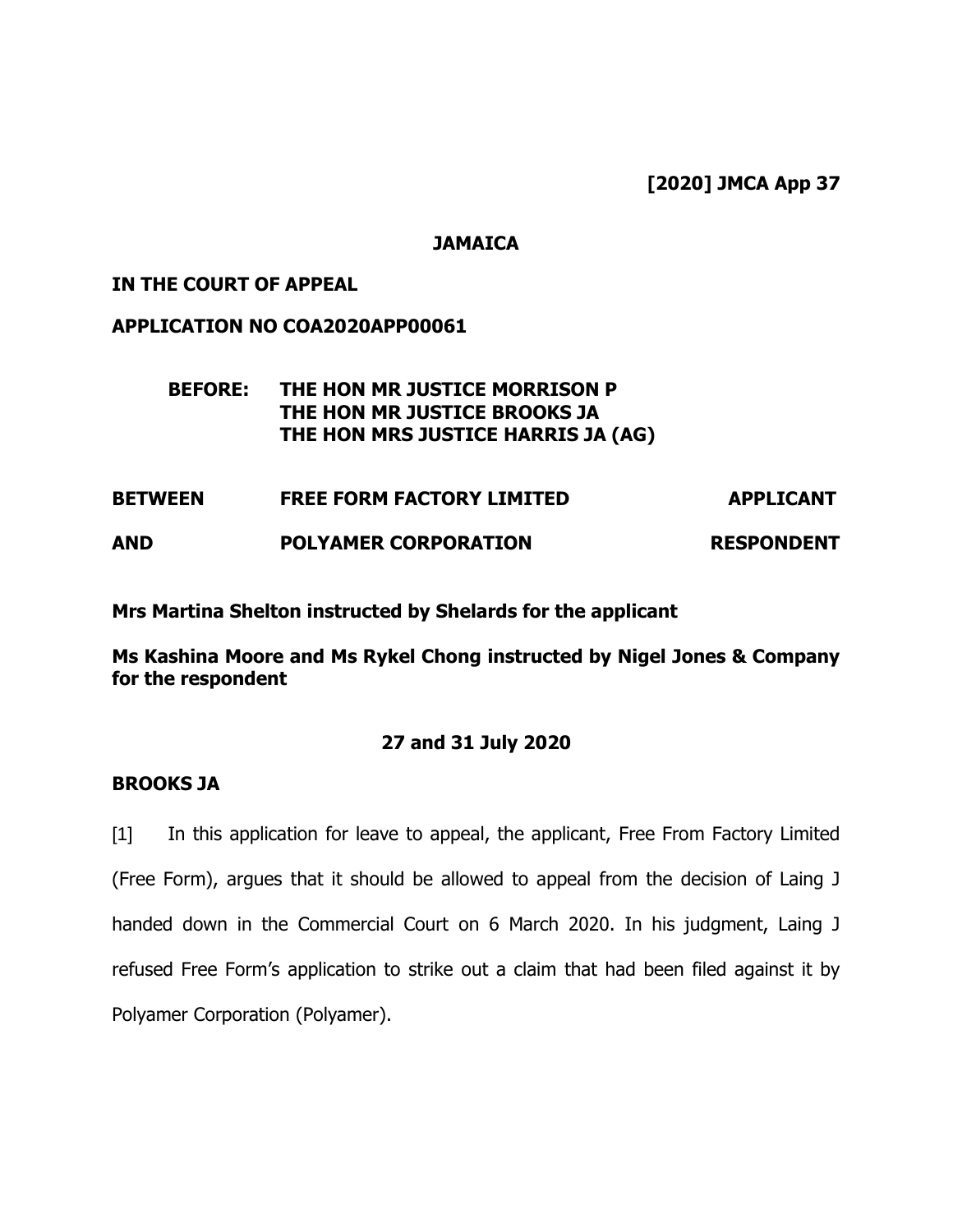[2] The issue before Laing J and that which Free Form wishes to argue in this court centres on the name and status of Polyamer Corporation as a proper claimant.

[3] Polyamer, in its claim form, asserts that it is incorporated in Panama. Its claim against Free Form, as amended, is for money due and owing and/or for breach of contract.

[4] Free Form filed an amended defence in which it recognised Polyamer, having done business with it, but denied owing it any monies. Free Form asserted that any business that it did with Polyamer was strictly on a cash basis, where each transaction was a separate contract. Free Form insisted that it paid, in full, for all goods that Polyamer had supplied. Free Form further fulminated in its defence that any sums claimed by Polyamer for money due from transactions prior to January 2010 were statute-barred.

[5] Free Form, in a second application to strike out Polyamer's claim, asserted that Polyamer had no standing on which to commence or continue the claim as it was not a legal entity. A legal entity existed in Panama, Free Form revealed, by the name of Polyamer Corporation SA, and the person who purported to verify the claim, Mr Thorsten Andress, is not a registered officer of Polyamer Corporation SA, but merely a shareholder.

[6] Polyamer sought to correct the name issue by applying to amend its claim to allow the name "Polyamer Corporation SA" to be substituted as the name of the claimant. "SA" is the abbreviation for *Societe Anonyme*, which is the equivalent of the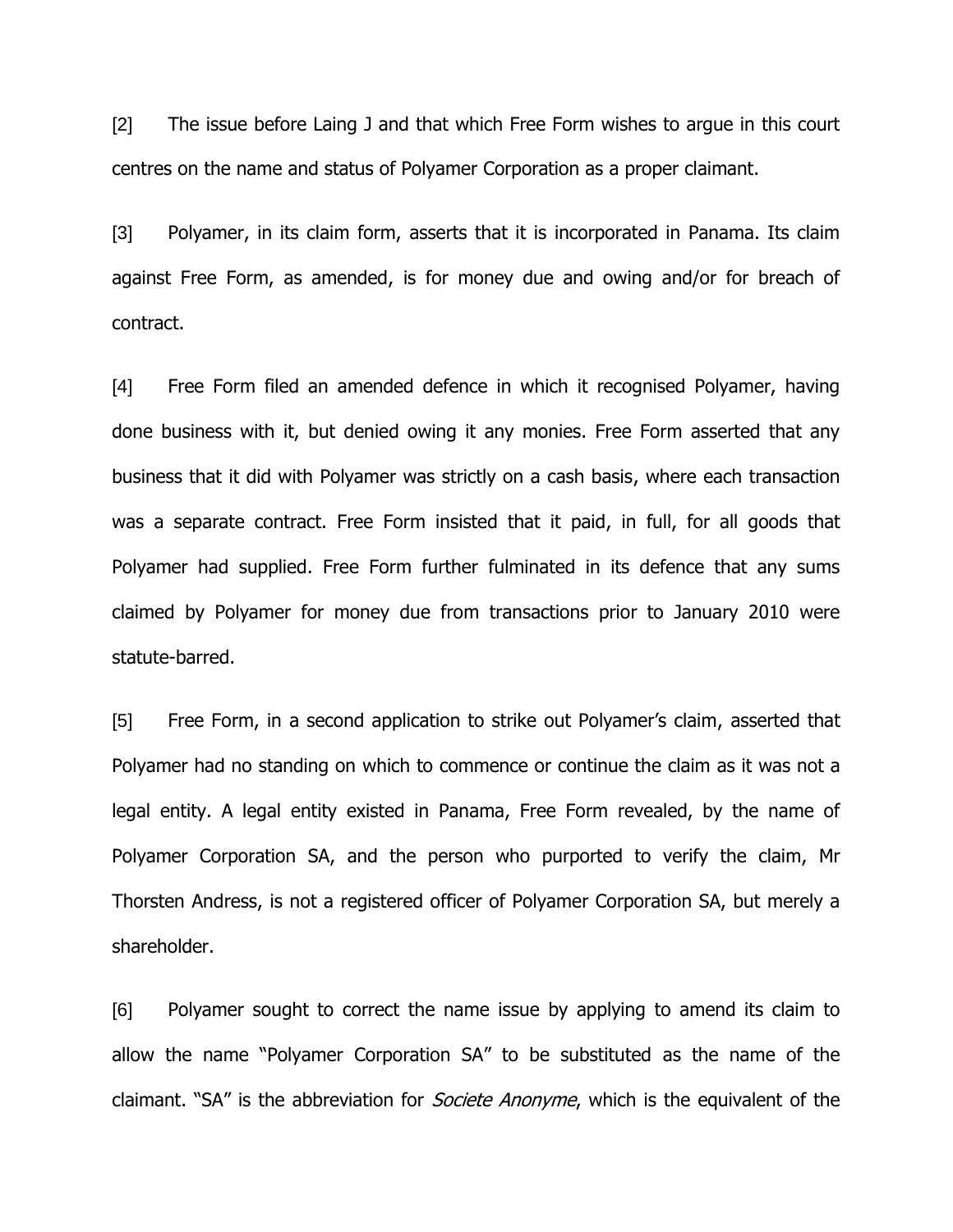term "Limited", in this jurisdiction. Polyamer's application was not before Laing J at the time that he dealt with Free Form's application to strike out.

[7] Laing J not only held that the change of name would be permissible, but that Polyamer had an arguable case against Free Form on the basis of a legal or equitable assignment of a debt that Polyamer claimed Free Form owed to Polyamer Corporation, which was a company incorporated in Florida (Polyamer Florida). Laing J awarded Polyamer with half of the costs of the application that was before him, and he refused leave to appeal.

[8] Free Form's present application is a renewal of the application for leave to appeal, which Laing J refused.

[9] Prior to filing this application on 20 March 2020, Free Form secured an order for Polyamer to pay security for costs into court. Polyamer asserts that it complied with the order but that it failed to notify Free Form that it had complied.

[10] Free Form proceeded on the basis that there had been no compliance. It therefore applied for, and secured, a formal final judgment in its favour, with costs against Polyamer.

[11] Free Form only later discovered Polyamer's claimed compliance, when Polyamer served it with an application to set aside the final judgment. Accordingly, Free Form is pursuing its application for leave to appeal, in the event that Polyamer is successful in having the judgment set aside. Free Form has asked that the hearing of this application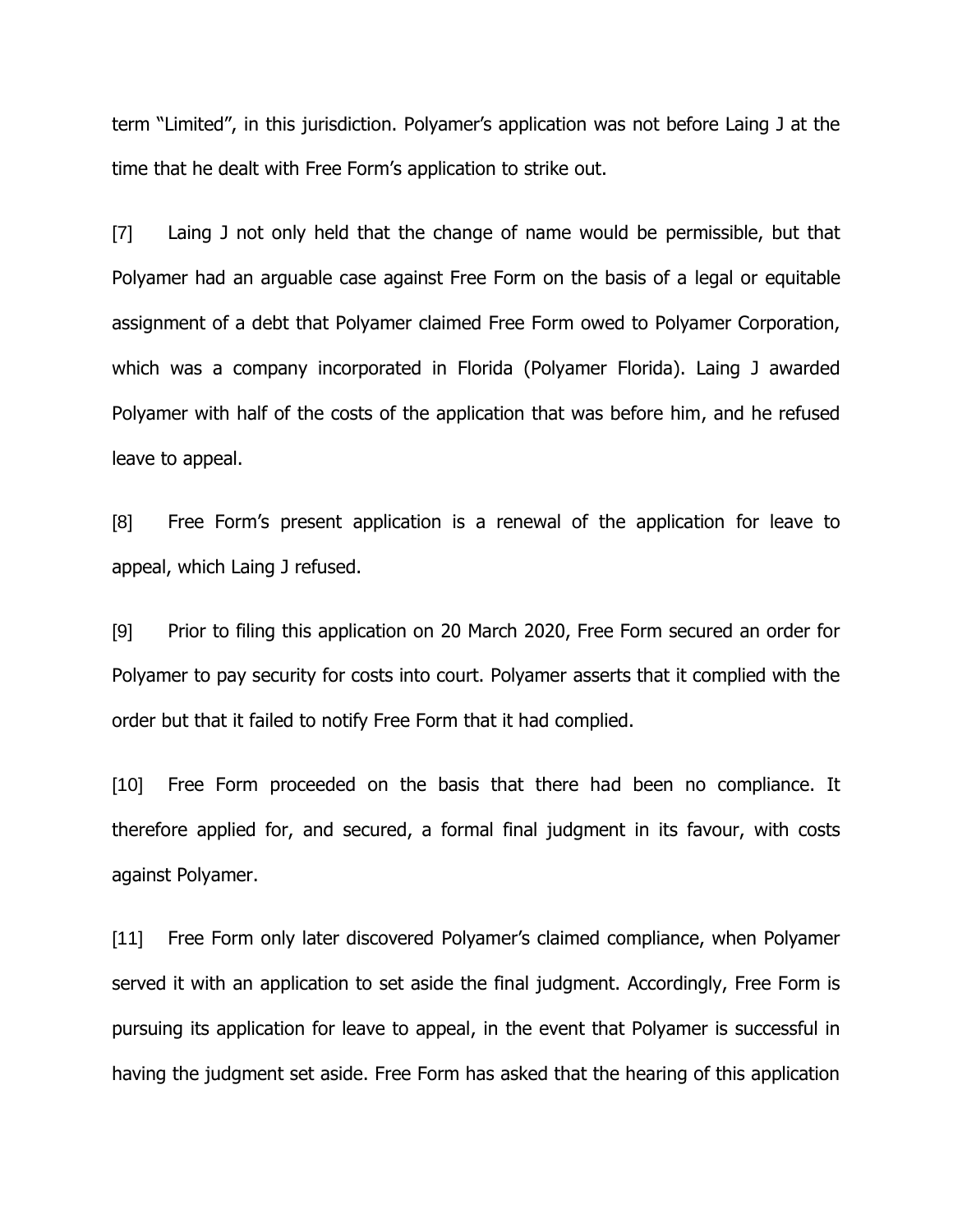be treated as the hearing of the appeal. It has filed written submissions and a voluminous amount of authorities in support of the application.

[12] Polyamer has responded in kind.

[13] Although the application was filed in time, Free Form has to demonstrate that the proposed appeal will have a real prospect of success (see rule 1.8(7) of the Court of Appeal Rules (CAR)).

[14] Learned counsel for Free Form, Mrs Shelton, conveniently and helpfully narrowed down the numerous grounds of appeal by contending that three issues were involved, namely:

- a. Polyamer's standing to initiate a claim;
- b. the validity of Polyamer's claim; and
- c. the legality of the name of the claimant.

Mrs Shelton argued issue b. first.

# **The validity of Polyamer's claim**

[15] Mrs Shelton pointed to the fact that Polyamer's claim form and particulars of claim, both original and amended, documents have all been signed by Mr Andress, who does not satisfy the requirements of rule 22.4(1) of the Civil Procedure Rules (CPR). This rule provides that:

> "Subject to any statutory provision to the contrary, a duly authorised director or other officer of a body corporate may conduct proceedings on it's behalf."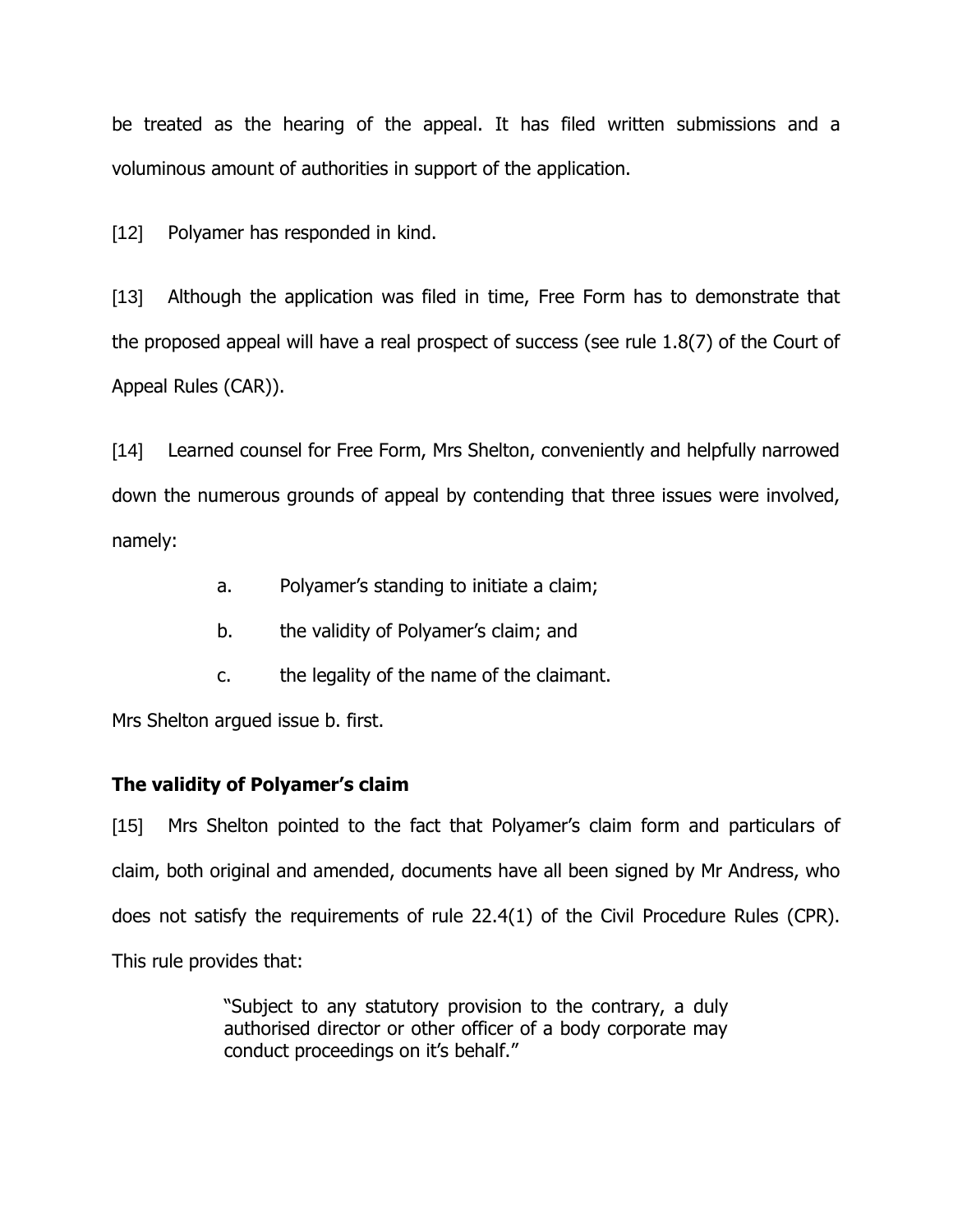[16] Learned counsel argued that a later document purporting to authorise Mr Andress to sign on behalf of Polyamer and to ratify his signing on its behalf, fails to achieve its purpose. Firstly, she argued, neither the document nor the seal on the document bears the legal name of the corporate entity. Secondly, learned counsel asserts, the document does not state that Mr Andress is either a director or an officer, as rule 22.4(1) requires.

[17] Ms Moore, on behalf of Polyamer, countered that Mr Andress has variously signed the court documents as manager and as managing director of Polyamer. She noted that section 33 of the Companies Act of Jamaica provides that a director "includes any person occupying the position of director by whatever name called". She submitted that Polyamer, in ratifying Mr Andress' actions, has held him out to be a director, so even if the company has not named him as an officer, he is, nonetheless, an officer of Polyamer.

[18] The court is satisfied that Polyamer has held out Mr Andress to be an authorised officer to have allowed him to file the claim against Free Form. The fact that the authorisation was verified after the filing of the claim is not fatal to the claim. **The General Legal Council (ex parte Elizabeth Hartley) v Causwell** [2019] UKPC 9, cited by Ms Moore, is authority for the subsequent ratification of a complaint filed by an agent.

[19] The decision in **GLC v Causwell** is not, contrary to Mrs Shelton's submission, limited to disciplinary proceedings. Their Lordships, at paragraph 1 of their judgment,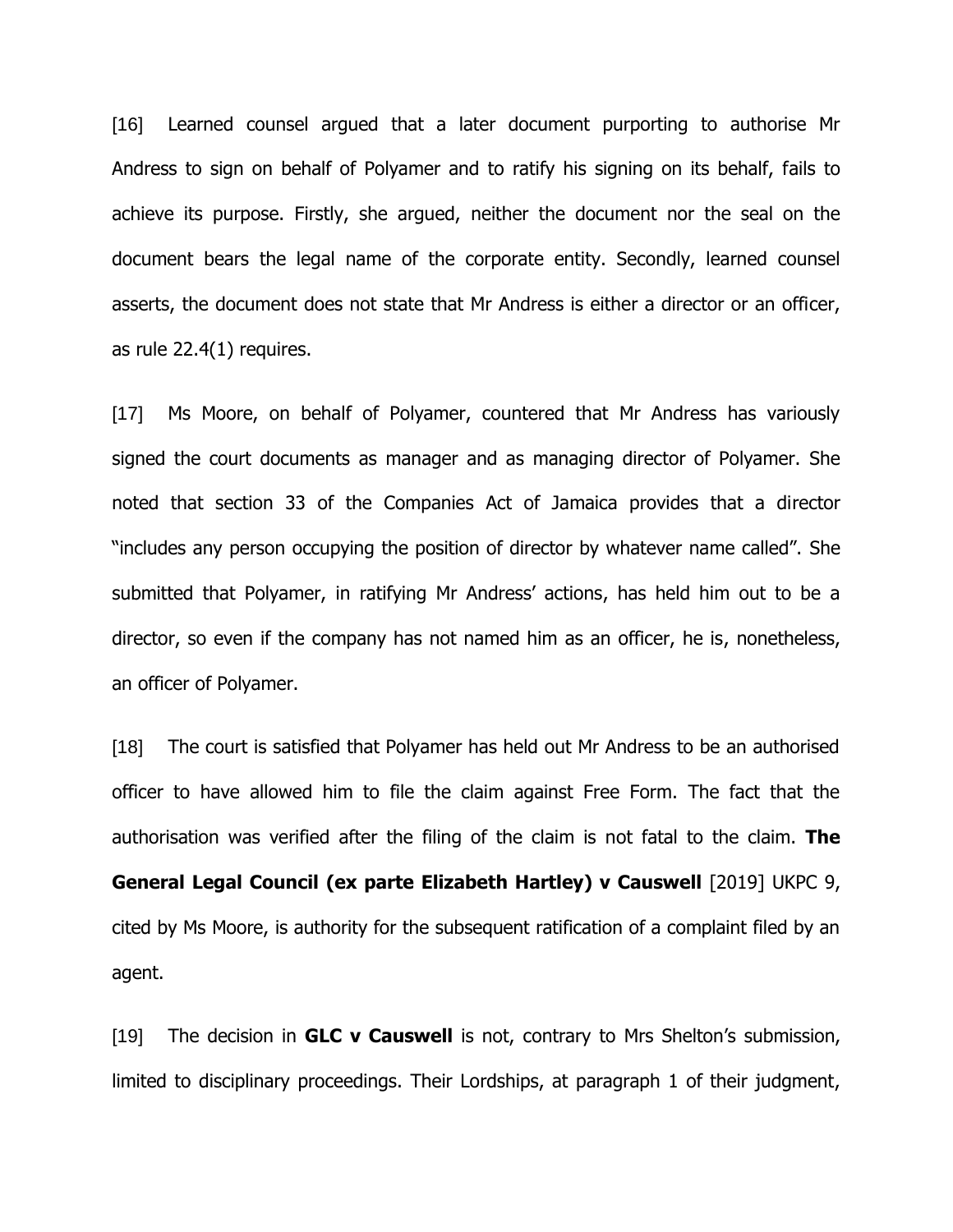stated that the question before them "turns upon the principles of the law of agency relating to ratification (which are the same in Jamaica as in England) and the true construction of the relevant provisions of the [Legal Profession Act]". They went further, at paragraph 16 of their judgment, to cite the general principle regarding the ratification of the acts of agents:

> "The editors of *Bowstead & Reynolds on Agency*, 21st Ed, (2018) describe the general principle as follows, at para 2– 047:

> > 'Where an act is done purportedly in the name or on behalf of another by a person who has no actual authority to do that act, the person in whose name or on whose behalf the act is done may, if the third party had believed the act to be authorised, by ratifying the act, make it as valid and effectual…as if it had been originally done by his authority, whether the person doing the act was an agent exceeding his authority, or was a person having no authority to act for him at all.'"

Their Lordships found that the general principle cited in Bowstead & Reynolds on Agency applied, and nothing in the Legal Profession Act prevented that application.

[20] The aspect of whether the ratification document is effective is partly related to the issue of the name of the claimant. If Polyamer is successful in having its proper name substituted as the name of the claimant, it should not be difficult to accept its assertion that it uses the name Polyamer Corporation as a trade name.

[21] Free Form cannot succeed on this limb of its proposed appeal.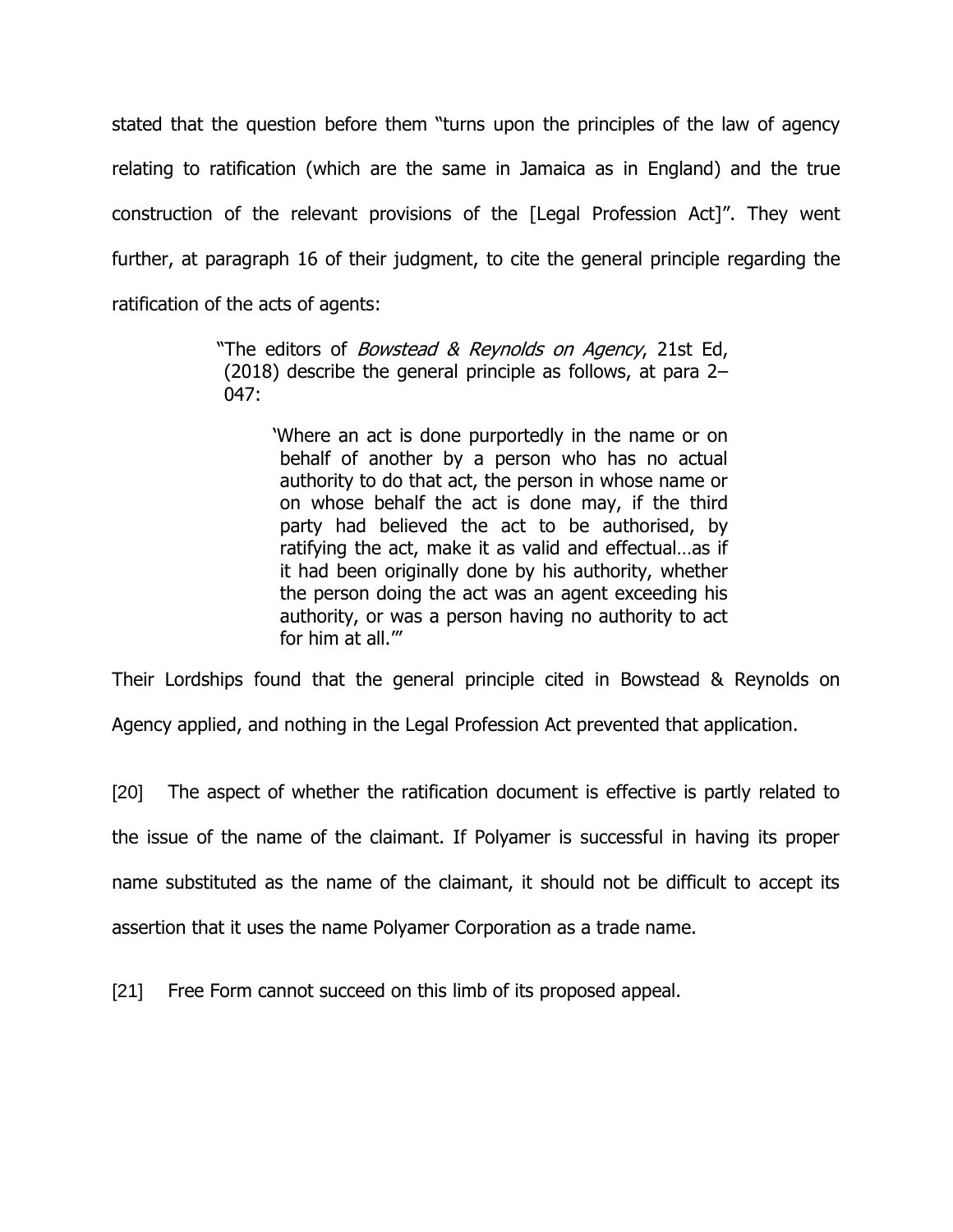#### **Polyamer's standing to initiate a claim**

[22] Mrs Shelton submitted that that the learned judge erred when he found that Polyamer could successfully argue that it had a legal or equitable assignment from Polyamer Florida. Learned counsel submitted that Polyamer did not originally plead assignment of the debt but mentioned an assignment for the first time when it later amended its claim. Notwithstanding the amendment, Mrs Shelton contended that Polyamer did not provide documentation proving notice of the alleged assignment. She stated that Free Form conducted business with Polyamer but were not advised of an assignment.

[23] She also contended that Polyamer has not expressly pleaded an equitable assignment. It is significant, learned counsel argued, that such a pleading is absent at a time when the matter had been placed on the trial list. That absence, Mrs Shelton submitted, meant that Polyamer could not rely on an equitable assignment. Accordingly, she submitted, Polyamer needs to satisfy the three requirements for a legal assignment, which are set out in section 49(f) of the Judicature (Supreme Court) Act, 1880 (as amended). Learned counsel argued that Polyamer had failed to do so and, therefore, it could not rely on an assignment from Polyamer Florida. Mrs Shelton relied, in part, on the decision of the Court of Appeal of Belize in **Delia Andrews Hyde v RF&G Insurance Company Limited** (unreported), Court of Appeal Belize, Civil Appeal No 1 of 2016, judgment delivered 14 August 2019.

[24] Ms Moore submitted that, contrary to Free Form's assertions in an affidavit by its principal, Mr Keith Edwards, that it had had no dealings with Polyamer, Polyamer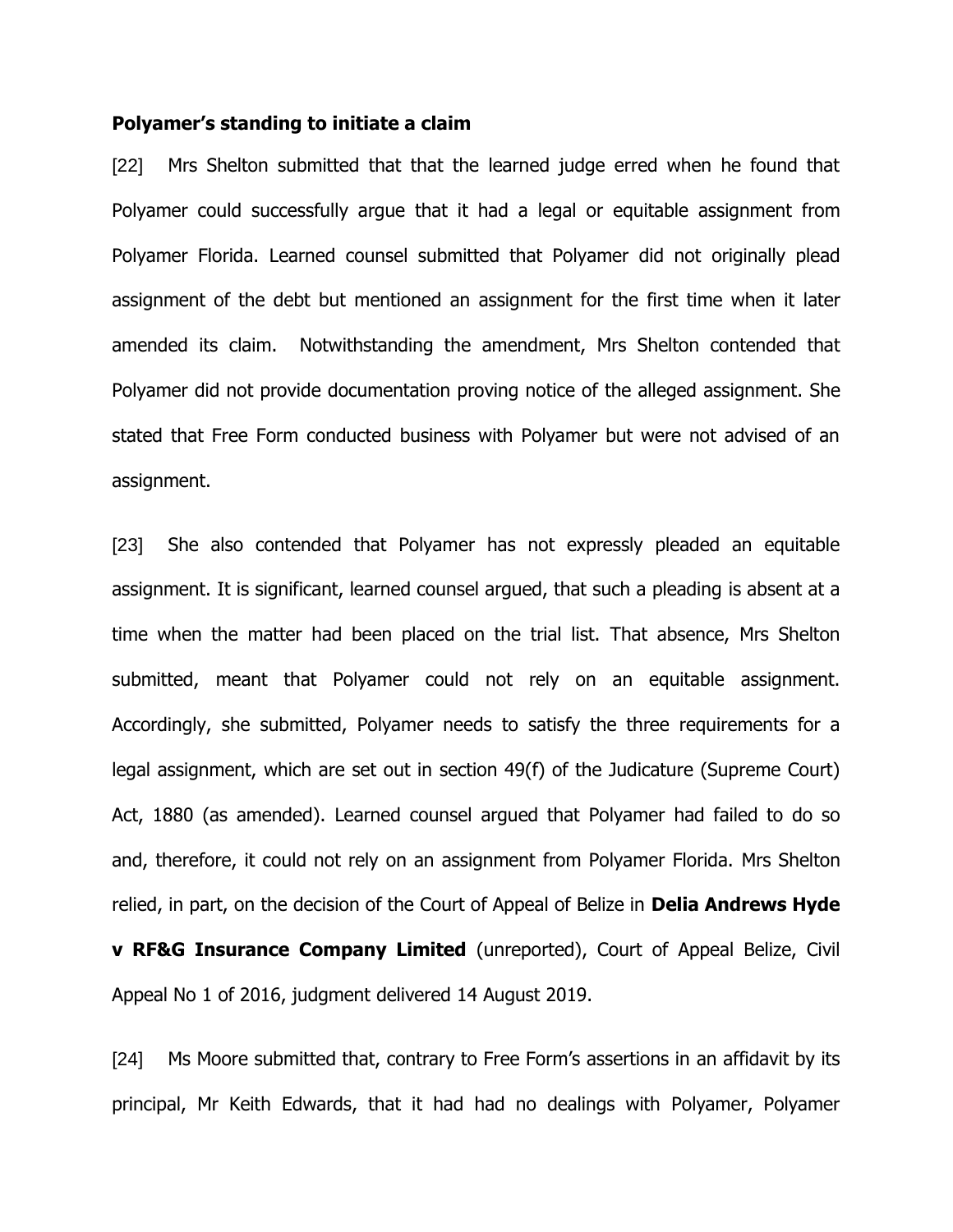asserts that not only did it give notice to Free Form of the assignment from Polyamer Florida, but that Free Form made payments to it on the basis of that notice. Learned counsel pointed to documents, which she said evidenced the payments made by Free Form. Learned counsel argued that the learned judge was entitled to find that there was an arguable case for an equitable assignment.

[25] Mrs Shelton is not on good ground with these submissions. The documents that Ms Moore has brought to the court's attention provide sufficient material for Polyamer to attempt to convince a tribunal that it had an equitable assignment and that it notified Free Form of the assignment. This court gives no opinion as to whether Polyamer should succeed on this issue, but is convinced that, assuming that Polyamer is allowed to go to trial, the point is an arguable one.

[26] The case of **Hyde v RF&G Insurance** does not provide the assistance that Mrs Shelton seeks. Hafiz Bertram JA, at paragraph [34] of her judgment, with which the other members of the panel agreed, did say, "it was imperative for [RF&G Insurance] to plead and prove that there was a valid legal or equitable assignment of the cause of action to itself". Laing J, in his judgment did not contradict that assertion. He quoted, at paragraph [19] of his judgment, the portion of the amended particulars of claim which addressed the assignment of the debt to Polyamer:

- "7. The Claimant was incorporated in or around March 2011 and or about June 11, 2014 the assets and liabilities of Polyamer Corporation incorporated in Florida were transferred to the Claimant.
- 8. The Defendant was notified by the Claimant of the assignment and that payment should be made on it."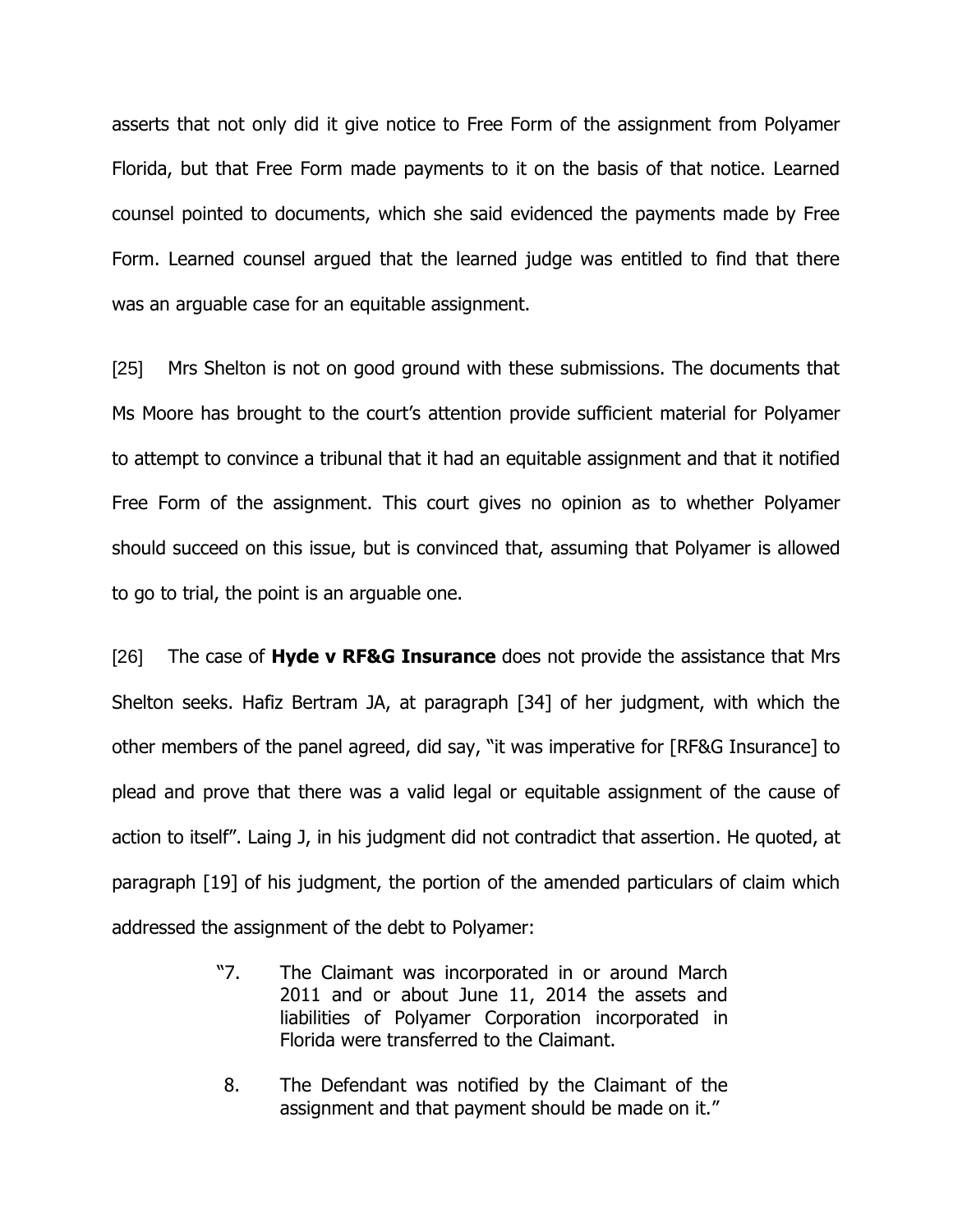[27] The learned judge then addressed Free Form's complaint about the lack of pleading. He said, at paragraph [31], that since there was a pleading of an assignment, absence of a pleading of an equitable assignment was not fatal to Polyamer's claim:

> "[31] Ms Jordan [for Free Form] complained that if the Claimant is relying on an equitable assignment, such pleading is absent from its Statement of Case. Counsel is quite correct in this regard but in my opinion if the equitable assignment arises from an assignment which although it purports to be a legal assignment has failed to satisfy the applicable statutory provisions, then the issue of whether it operates as an equitable assignment would be by virtue of the operation of equitable principles. Pleading an equitable assignment in such circumstances in the alternative would be prudent and would undoubtedly be good practice, however, I do not find that a failure to do so is fatal."

The learned judge cannot be faulted for his reasoning. It is to be noted that Polyamer

still has an opportunity to address this issue in its pleadings.

# **The legality of the name of the claimant**

[28] Mrs Shelton addressed the absence of the suffix SA from Polyamer's name, as it appears in the court documents. She submitted that the absence means that the purported claimant is not a legal entity. In oral submissions, learned counsel accepted that it would be within the discretion of the judge, before whom an application to substitute the name comes, to decide whether the application satisfies rule 20.6 (2) of the CPR.

[29] Mrs Shelton was right to accept the possibility of Polyamer being able to correct the issue with respect to its name, as it appears in the court documents. The issue of the adjustment of a party's name where there is no doubt as to the identity of the party